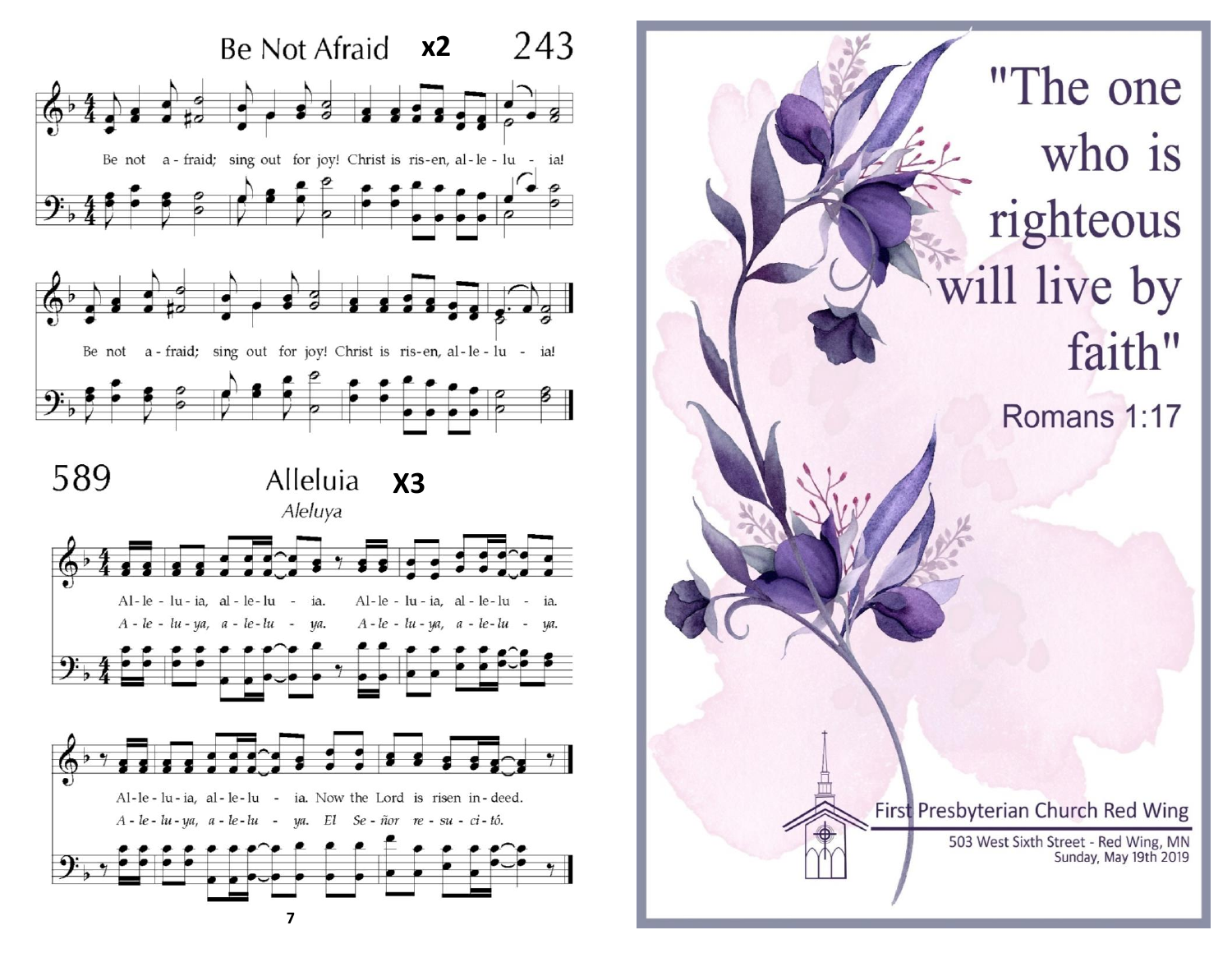# **GATHERING**

# **WORDS OF INSPIRATION**

"Be faithful in small things because it is in them that your strength lies."

-Mother Teresa

**PIANO PRELUDE** Sophia Bolt & Thaddeus Bolt

# **RINGING OF THE CHURCH BELL**

# **WELCOME AND ANNOUNCEMENTS**

**INTROIT**

#### **CALL TO WORSHIP**

One: In hope and trust we come, **Many: we are all God's people.** One: Seeking grace and peace **Many: we are all God's people.** One: in our agreements and in our differences **Many: we are all God's people.** One: in our faith and in our lives **Many: we are all God's people.**

#### **\*HYMN OF PRAISE**

**Hymn #117 "While Shepherds Watched Their Flocks"**

#### **\*PRAYER OF CONFESSION**

**Creator God, we meet here, children and adults, siblings and strangers, believers and doubters, altogether, united in our love for you. We are glad of the differences we have, of the variety of ways we look, speak and act. We enjoy the differences in the world; shapes and colors, seasons and elements. We are blessed with life, a life you give us to enjoy and engage with. We are sorry that sometimes we use our differences to cause division and disunity among your family. Forgive us. We are sorry that sometimes we forget that everyone is equal and that our words and actions cause others to feel inferior or unworthy. Forgive us. Remind us that we are all one in Christ Jesus and that we are all loved equally by you. Help us to be more like Jesus in all our words and actions, in all we do each day. In the name of Jesus, we pray. Amen.**

# The Congregation's Mission

"First Presbyterian Church of Red Wing is a congregation that seeks to grow in the love of Jesus Christ and to share that love with the community and the world."

# **PARTICIPANTS**

| In Ministry               | The Congregation                                          |
|---------------------------|-----------------------------------------------------------|
| <b>Choir Director</b>     | Peter Dulak                                               |
| Pianist                   | Lynn Dulak                                                |
| Organist                  | JoAnne McNamara                                           |
| Pastor                    | The Rev. Heidi Bolt                                       |
| Pastor                    | The Rev. Greg Bolt                                        |
| Liturgist                 | David Oakes                                               |
| <b>Confirmation Class</b> | Max Hanson, Betsy Foster, Kingsley Alsop, Luanna Martin,  |
|                           | Amara Smith                                               |
| Youth Participants        | Sophia Bolt, Thaddeus Bolt, Marianna Martin, Alana Smith, |
|                           | Georgia Schmaltz                                          |
| GREETER:                  | <b>Becky Norton</b>                                       |
| USHER:                    | Mark Fairbairn                                            |
| <b>FELLOWSHIP</b>         | Confirmation – Christian Education                        |
| <b>FLOWER</b>             | Peggy Thompson - Marge's Birthday                         |

# **ANNOUNCEMENTS**

| Today, 5/19, | 9:15 a.m.    | <b>Christian Education</b> |
|--------------|--------------|----------------------------|
|              | $10:30$ a.m. | Worship                    |
|              | 11:30 a.m.   | Fellowship                 |
|              | 6:00 p.m.    | Confirmation               |
| Mon, 5/20,   | 10:00 a.m.   | Coffee at Mandy's Café     |
|              | 6:00 p.m.    | <b>Girl Scouts</b>         |
|              | 7:00 p.m.    | Horticulture               |
| Tues, 5/21,  | 8:00a.m.     | Finance & Stewardship      |
|              | 6:00 p.m.    | Women's Bible Study        |
| Wed, 5/22,   | 6:30a.m.     | Men's Book Study           |
| Thurs, 5/23, | 7:30 a.m.    | Women's Book Study         |

**5**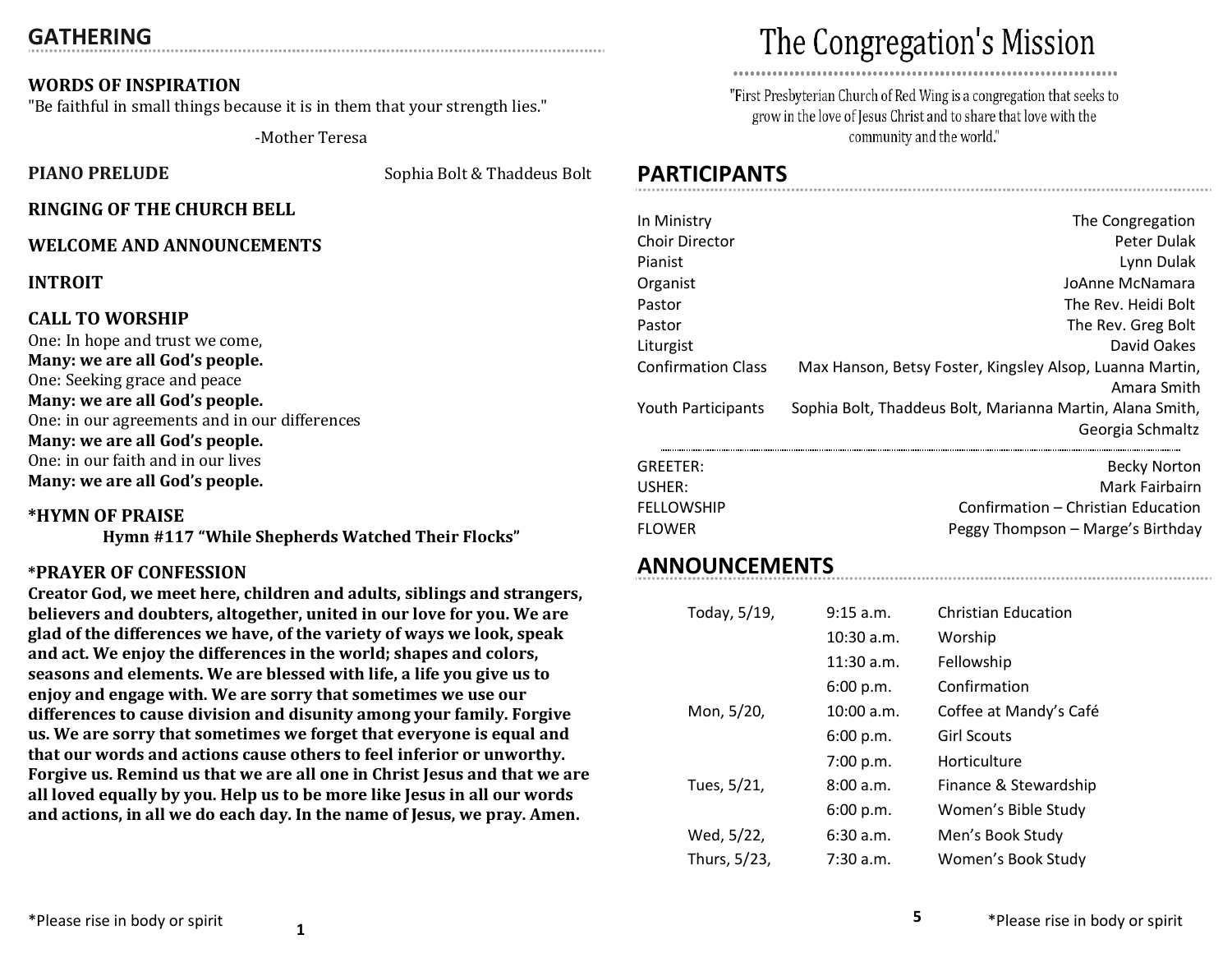# To Stand Again: Practices of the Resurrected Life

#### Tuedays at 6 p.m. beginning April 30th

Women's Bible study with Pastor Heidi.

If the resurrection did happen, then there must be some difference not only in our lives, but also for the world. Let's explore together what our faith has to say about the new life promised to us.



# **Per Capita**

Did you know?

PER CAPITA SET FOR 2019 - \$35.70

Per Capita funds go to support:

Supporting those who are elected by the GA to serve on permanent GA committees, such as the Advisory Committee on the Constitution, the General Assembly Committee on Ecumenical and Interreligious Relations, the General Assembly Nominating Committee and the General Assembly Committee on Representation.



**6**

# **\*SILENT PRAYER**

# **\*ASSURANCE OF PARDON**

- One: Do not fear, says the Lord, for I have redeemed you. I have called you by name; you are mine.
- **Many: God is doing a new thing; now it springs forth! By the grace of Jesus Christ, we are forgiven! Alleluia! Amen**.

# **\*PASSING OF THE PEACE**

One: The Peace of Christ be with you. **Many: And also with you…**

(Please greet your neighbors with a handshake, a hug, or another sign of peace saying, "The peace of Christ be with you.")

**\*PRAYER RESPONSE** "Be Not Afraid" Hymn #243 (see back page)

**Be not afraid; sing out for joy! Christ is risen, alleluia! Be not afraid; sing out for joy! Christ is risen, alleluia!**

**x 2**

# **THE WORD**

# **YOUTH DRAMA**

**FIRST READING** Matthew 9:10-13

**SPECIAL MUSIC** Marianna Martin, Georgia Schmaltz

**SECOND READING**  Romans 1:1-17

One: The Word of the Lord. **Many: Thanks be to God!**

**SERMON** Confirmation Class

# **RESPONDING**

# **\*HYMN OF HOPE**

**Hymn #691 "Lord, When I Came into This Life"**